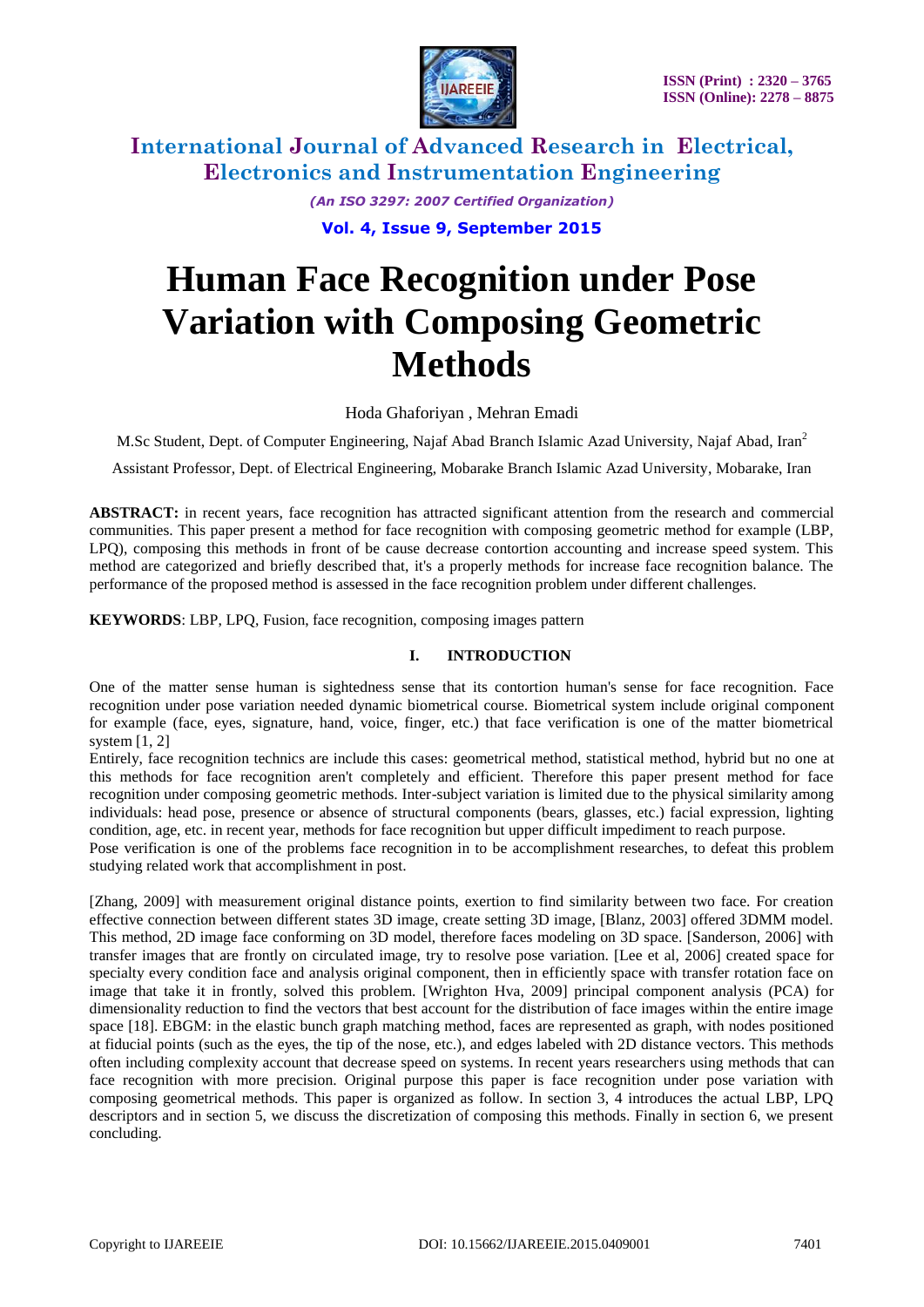

*(An ISO 3297: 2007 Certified Organization)*

## **Vol. 4, Issue 9, September 2015**

### **II. METHODS**

For enjoying of all licenses images and ability analysis, using fusion. Indeed fusion is diagnostic on pixels that have specifications like intensity, texture, neighborhood, etc. indeed purpose of image fusion, exact detecting for increase ability comment image and increase subtilty comment. For doing fusion composing, be diagnostic picture data, using geometrical correction, have every two image in similar features on system.

### **A. LBP(local binary pattern)**

The LBP operator is one of the base performing texture descriptors and it has been widely used in various applications. The matter important specialty LBP, resistance in front of changes monotonous illuminating, simplicity accounts. [3, 4, 5, 7, 8, 9, 10]

### **B.** An**alysis images face LBP**

The fit image face have two important specialty. First, have tolerably error changes in different classes, when do distinct different classes since each other. Second, speed processing, therefore LBP is a good description for analysis image face.

### **C. Face description with LBP**

One image face can be compound shape from descriptive tiny pattern knowing agency LBP. Can create a calculate local binary histogram in images face, in attention shape information, sharing images face by several local area, be offer that create local binary histograms.



Fig 1. Description LBP image

Indeed sharing images face to networking of secondary area is optional state. At this experiments, local areas selected with different situation and sizes [23]. In addition to local area shouldn't four phases, for example can they to set like circle area.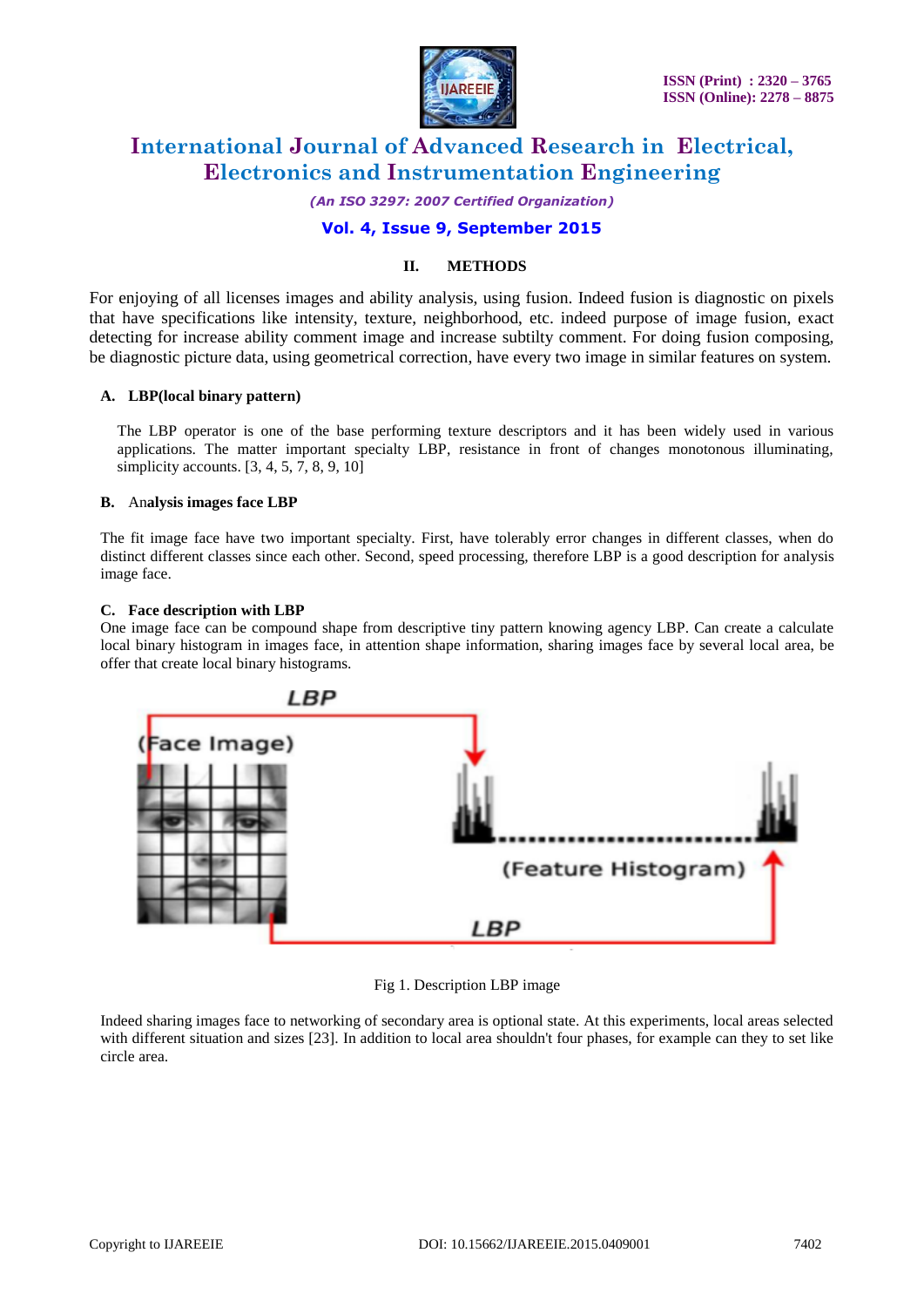

*(An ISO 3297: 2007 Certified Organization)* **Vol. 4, Issue 9, September 2015**



Fig 2. Four best selection of local areas

The purpose of face recognition, be fixing situation and sizes human's face in digital images. [Hadid et al][19, 20] using LBP for face recognition, for description faces with lower quality, a local binary operator vicinity four part, LBP (4, 1) using for overlapping small area. They for comparison, done experimental for MIT-CM databases and offer method recognition 221 faces without proving errors. Indeed to done studies, LBP to do steady about change monotonous shapes.

### **D. Pose variation face description with LBP:**

The operator LBP assign a label to every pixel of an image by thresholding the 3\*3-neighborhood of each pixel with the center pixel value and considering the result as binary number. Then the histogram of the labels can be used as a texture descriptor to be able to deal with textures and different scales, the LBP operator was later extended to use neighborhoods of different sizes. Defining the local neighborhood as a set of sampling points.

### **E. Localdescription for analysis image face**:

Create description face, result attention in section face analysis, showing resistance in front of changes illumination and situation in this method face image division in several block and since way LBP method, production specialties and joining internal a staff. A LBP decryption calculation all of the face conditions that labeled situation of small patterns conditions. For doper valence, for this method, to do produce a show that face image several internal none overlapping or overlapping block.



Fig 3. (a) Non overlapping block (9\*8), (b) overlapping block (4\*3) with overlapping size 10, LBP histogram, calculating LBP histogram in every block and joining in single histogram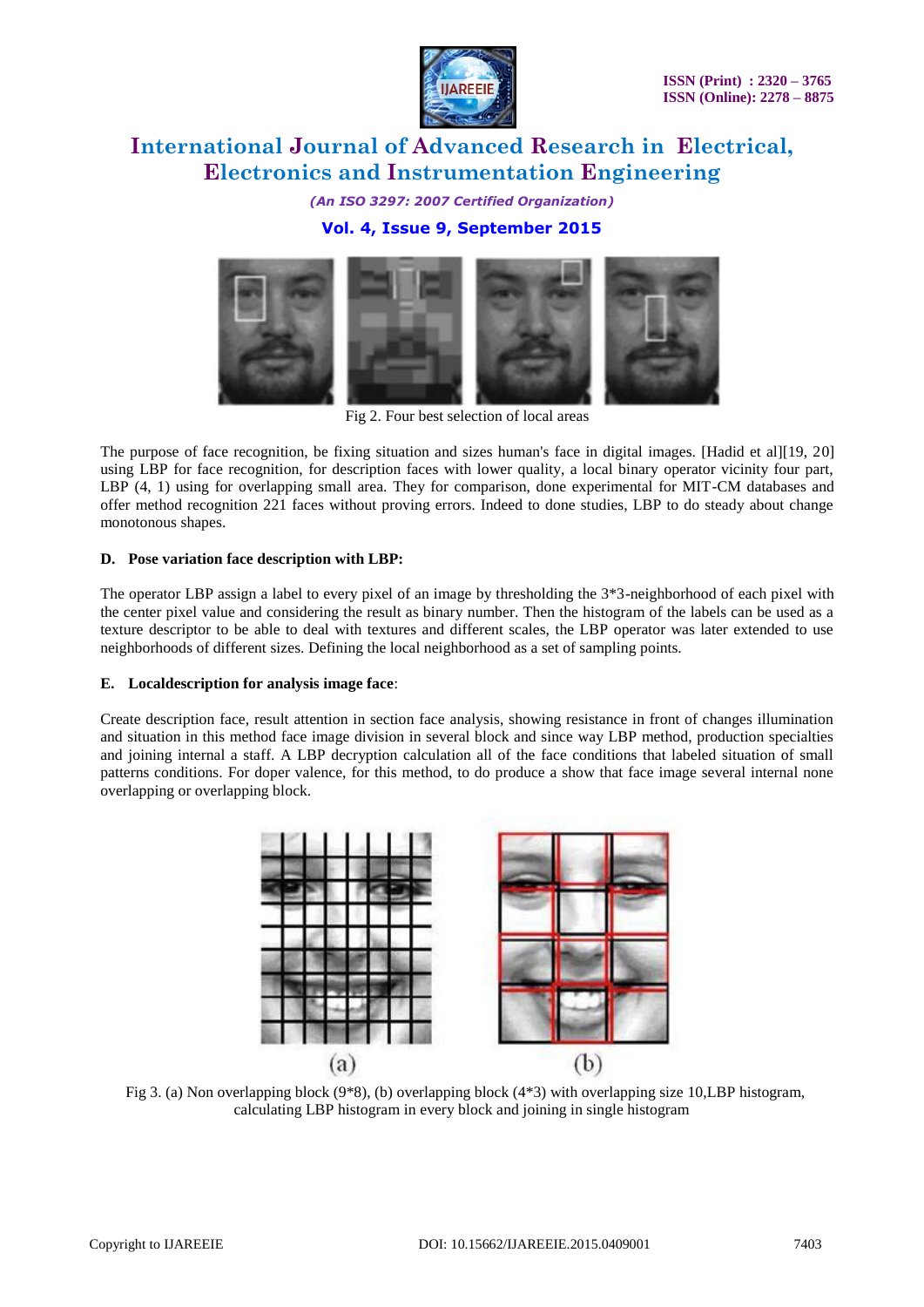

*(An ISO 3297: 2007 Certified Organization)* **Vol. 4, Issue 9, September 2015**



Fig 4.features in every block area,(a) block areas, (b)features LBP of three orthogonal area, (c)composing together feature for every block area of external shape and motion



Fig 5. Show face states

### **III. THE ANALYSIS LPQ HISTOGRAM FOR FACE VERIFICATION**

In face recognition, thee faces have different condition of illumination or do experiment concentrate errors in different frames. For decrease this problems, can using increase quality standards for weak frame. LPQ operator using on image face then be extraction histograms from local area images and save in LDA space and create face area description. [Zhang et al][29] Propounded Gabor local and general phase pattern histogram for face recognition, in recent [Ojamsou et al] introduced LPQ, this algorithm comparison LBP, have a better benefit in texture and face recognition classes.

### **A. Discussion and conclusion**

In LPQ method we testing FERET and BANCA data base with using of LPQ's protocol. BANCA data base include 52 individual and divide group 1 (G1) and group 2 (G2) that group 1 include 26 man and group 2 include 26 woman. Every individual to have a share in different situation and different camera in 12 meeting. Using of 7 different tentative figuration: comparative control test (MC), pool test (p), great test (G), weighting error (WER) for test group's data G1,  $G2$  in  $R=1$ :

$$
(1) \text{ WER}(R) = \frac{P_{FR} + R \times P_{FA}}{1+R}
$$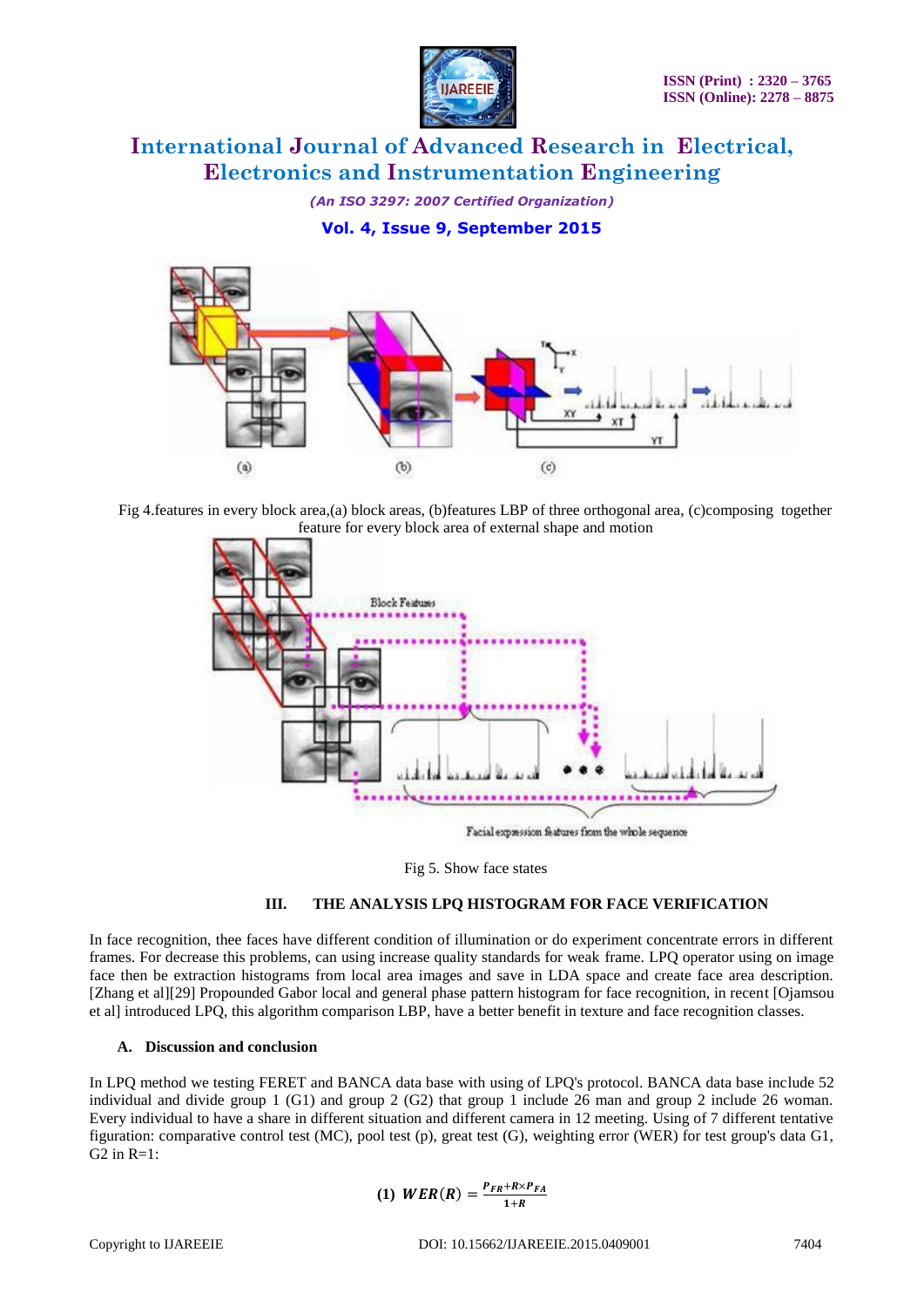

#### *(An ISO 3297: 2007 Certified Organization)*

### **Vol. 4, Issue 9, September 2015**

Completely, we having 3 parameter for better operation ours method: the first is all of the operator because a little operator cannot to show enough information for face recognition. Second parameter, a number of areas K that to be many small areas, increase time and reduce reality information. A little great areas, increase wasting space information.

B. **Conclusion:**face recognitionin unlimited area being cause different amazements and changes face for an automatic system is very difficult. This section, offer a distinct face descriptor based on be production information from face image. This descriptor include transfer information locally phase face with using LPQ operator and inter LDA space. Face recognition to be do comparison similarity probe and gallery descriptors with using normalization test, in time that test on BANCA data base in MC, P, G is better than other methods. Composing this method's histograms and the show several way have better operation other than methods.

### **IV. COMPOSING LBP AND LPQ**

Based on upper information, composing LBP, LPQ in comparison with which of LBP and LPQ have a better operation, they to be divide small rectangle area that haven't overlapping and to be decipher local histogram and conversion to a specialty expansion histogram and be earn space and frequency information.

### **A. Face refacing with using LBP and LPQ:**



Fig 6.calculating LPQ histogram

Therefore our refacing for commendation LBP and LPQ, include this follow:

- 1. Deride face to several local block
- 2. Decipher local histograms LBP, changing those by LBP histograms
- 3. Decipher local histogram LPQ, changing those by LPQ histograms
- 4. Composing LBP and LPQ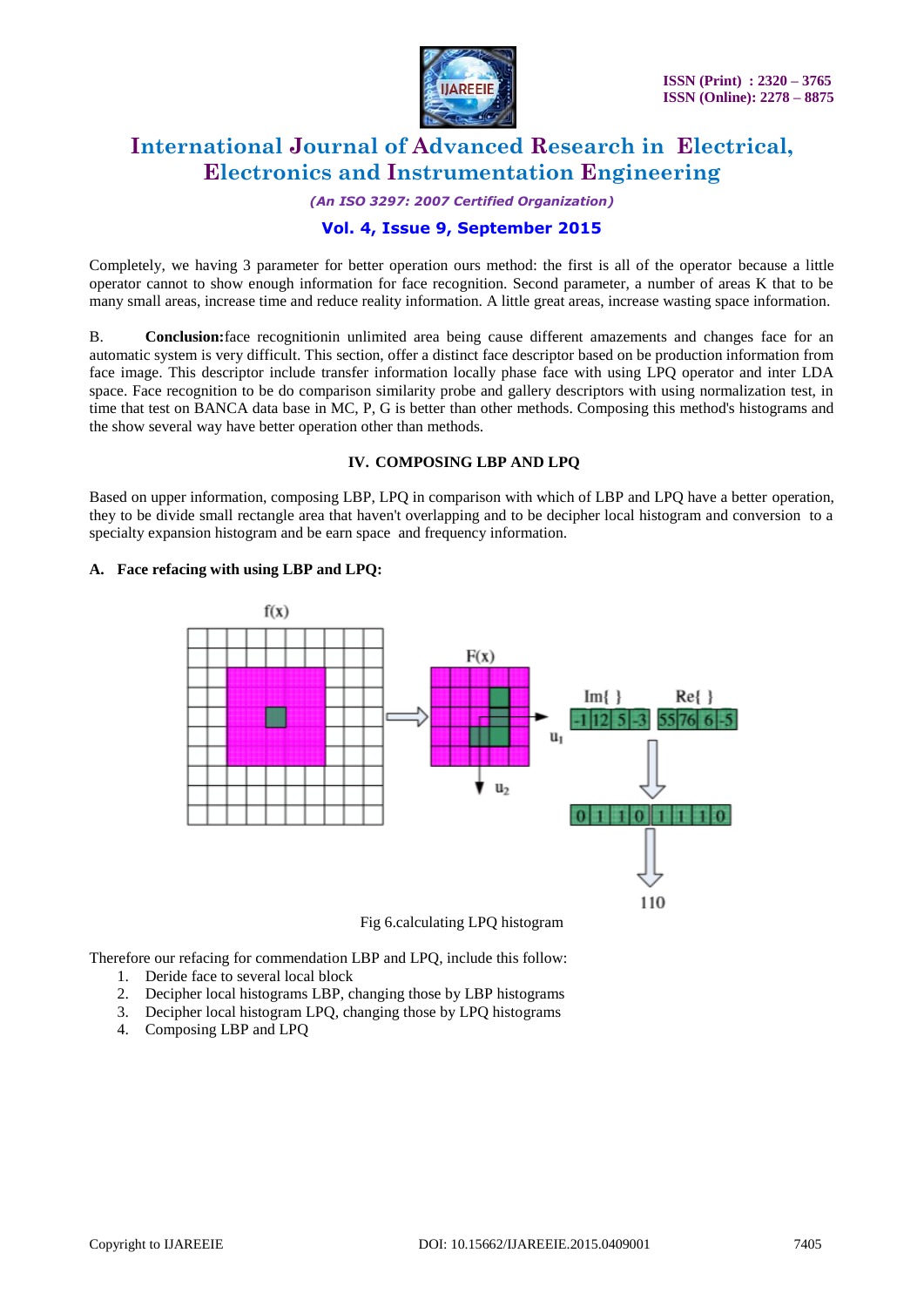

*(An ISO 3297: 2007 Certified Organization)*

### **Vol. 4, Issue 9, September 2015**



Fig 7. Composing histograms algorithm

We do experiment in five different figure, AR data base include 4000 colored pictures of 126 individual that front facing face have a states and different illumination condition. Indeed graph LBP/LPQ, we have a better recognition conclusion.



Fig 8. Average of classes balance in every figuration with 50\*40 pixel

If picture's face divided to small area and copulation weight vector for every this area, the weights show local information.

| Method  | Rec.rate on YALE | Rec.rate on AR |
|---------|------------------|----------------|
| LBP     | 0.960            | 0.880          |
| LPO.    | 0.953            | 0.816          |
| LBP/LPO | ).980            | 0.927          |

**1) Table 1. Calculating conclusions of different algorithms**

Original purpose composing methods, composing different benefits of eye models in a system until do prevalence proportional limitation of every them for improvement this algorithms offered ways, to try for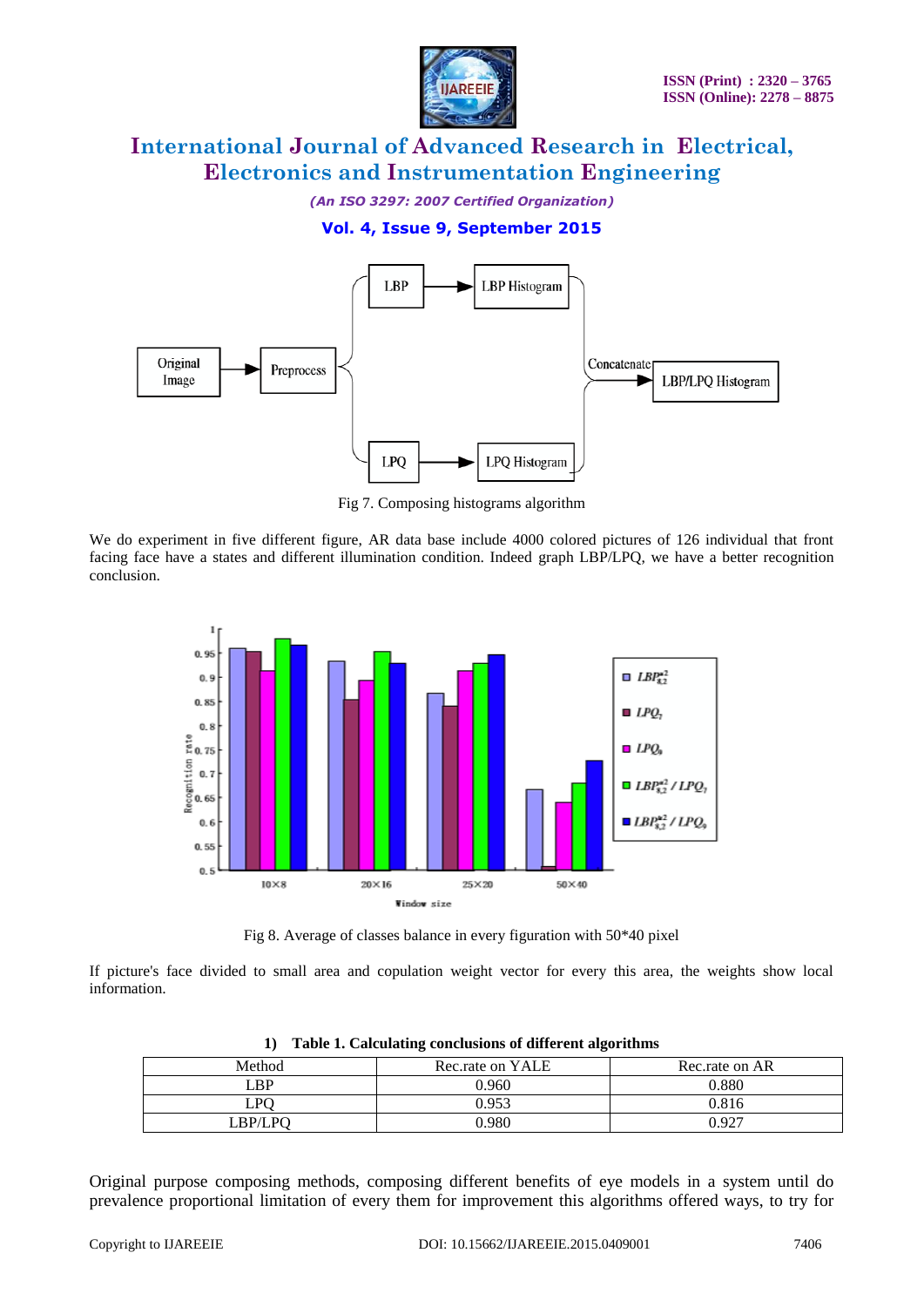

*(An ISO 3297: 2007 Certified Organization)*

### **Vol. 4, Issue 9, September 2015**

composing methods, decrease data area for pattern comparing or decrease the time of comparing. This paper, show composing method for to revealed eye that is benefit for wrapper area. For this work, in state of revealed face, of color specialty and revealed eye corns and then using to estimating pupil and Kalman filter.



Fig 9.result of tracing with Kalman's filter in different frames



Fig 10.result of tracing a man with composing method

### **VI. CONCLUSION**

In this section we present a new method with use LBP, LPQ operator for face recognition. In this method information be coding in frequency and space area. Experiment of YALE, AR data base show that composing LPQ, LBP algorithms is very benefit. At follow this section, present fusion method for tracing human's eye in different area. Therefore in this method have a good performance and a little accounts.

### **REFERENCES**

[1] M.Sulc and J.MatasFast," Features Invariant to Rotation and Scale of Texture",CZECH TECHNICAL UNIVERSITY IN PRAGUE, July 31, 2014.

[2] L.Sifre,S.Mallat," Rotation, scaling and deformation invariant scattering for texture discrimination.", Computer Vision and Pattern Recognition IEEE Conference (CVPR), 2013.

[3] M.Sulc,J.Matas," Kernel-mapped histograms of multi-scale lbps for tree bark recognition.", Image and Vision Computing New Zealand International Conference (IVCNZ), 2013.

[4] A. Fathi, and A. R. Naghsh-Nilchi, "Noise tolerant local binary pattern operator for efficient texture analysis," Pattern Recognition Letters, vol. 33, pp. 1093-1100., 2012.

[5] Ylioinas, J., Hadid, A., Pietik¨ainen, M."Combining contrast information and local binary patterns for gender classification Image Analysis" , 676–686 ,2011.

[6] Heikkil¨a, M., Pietik¨ainen, M., Schmid, C,"Description of interest regions with local binary patterns. Pattern Recognition",pp 425–436 ,2009.

[7] B. Bi, L. Zeng, K. Shen, and H. Jiang, "An effective edge extraction method using improved local binary pattern for blurry digital radiography images," NDT&E International, vol.53, pp. 26-30., 2013.

[8] C. Shan, " Learning local binary patterns for gender classification on real-world face images," Pattern Recognition Letters, vol. 33, pp. 431-437, 2012.

[9] D. Grangier, and S. Bengio, "A discriminative kernel-based approach to rank images from text queries," IEEE Transaction on Pattern Anal.Mach. Intell., vol. 30, no. 8, pp. 1371–1384, 2008.

[10] L. Nanni, and A. Lumini, "Ensemble of multiple pedestrian representations," IEEE Transaction on Intell. Transp. Syst., vol. 9, no. 2, pp. 365– 369, 2008.

[11] A. Franco and D. Maio, "Similarity searches in face databases", in International Conference on Image Analysis and Processing, Vietri sul Mare,Italy, pp. 443- 450, 2009.

[12] T. N. Nguyen, T. D. Ngo, D. D. Le, S. Satoh, B. H. Le, and D. A. Duong, "An efficient method for face retrieval from large video datasets", in Conference of Image and Video Retrieval, Xi'an, China, pp. 382-389,2010.

[13] G. Gunlu. and H.S. Bilge, "Feature extraction and discriminating feature selection for 3D face recognition", IEEE, in Proc. 24th International Symposium on Computer and Information Sciences, pp. 44 – 49, Sept 2009.

[14] Mohammad H. Mahoor and Mohamed Abdel- Mottaleb,"3D Face Recognition Based On 3d Ridge Lines In Range Data," IEEE, in Proc. International Conference on Image Processing, pp. IV-509-IV-512, 2007.